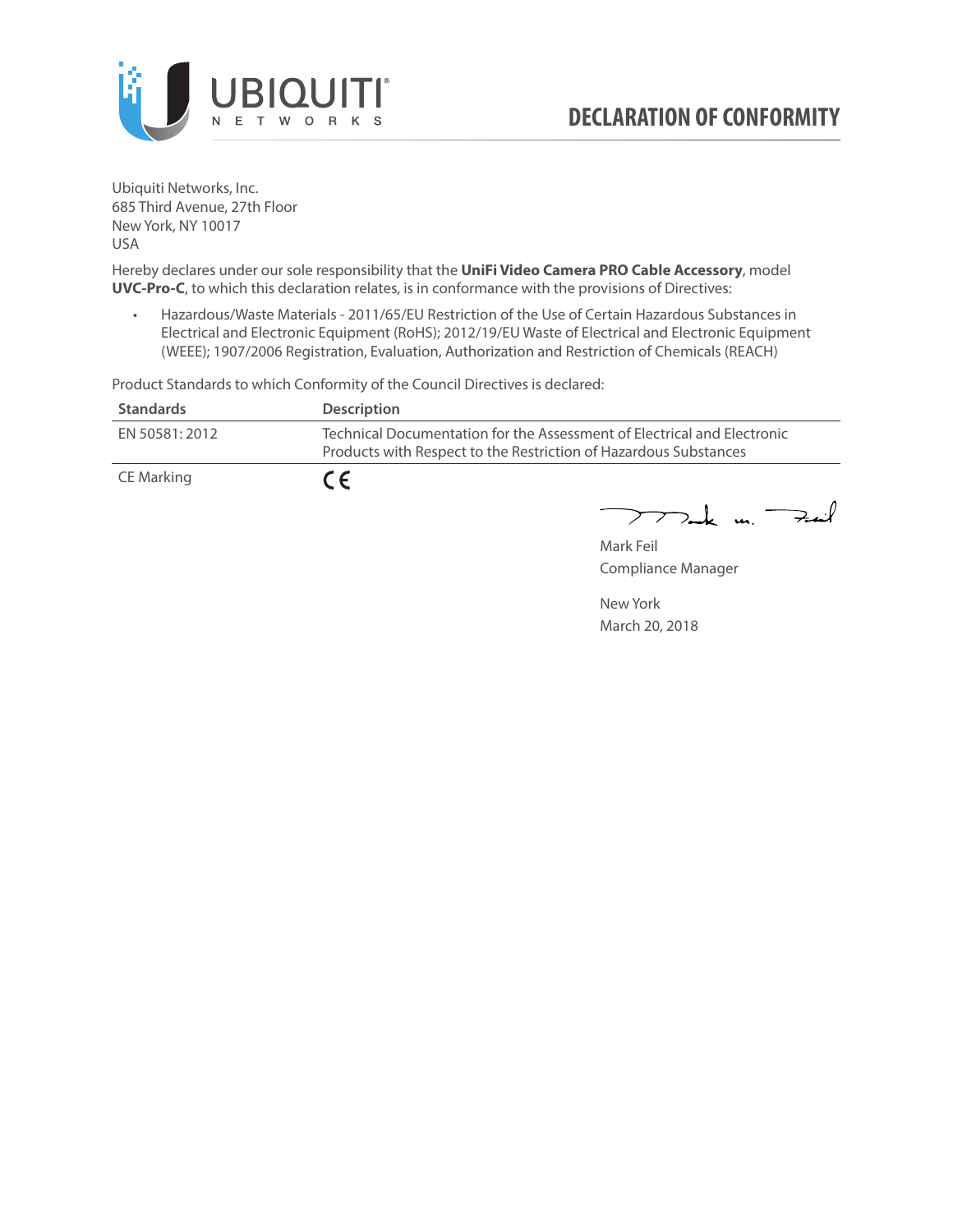

### **български** [Bulgarian]

С настоящото UBIQUITI NETWORKS декларира, че този тип радиосъоръжение UVC-Pro-C е в съответствие с Директива 2011/65/ЕС.

### **Hrvatski** [Croatian]

UBIQUITI NETWORKS ovime izjavljuje da je radijska oprema tipa UVC-Pro-C u skladu s Direktivom 2011/65/ЕU.

# **Čeština** [Czech]

Tímto UBIQUITI NETWORKS prohlašuje, že typ rádiového zařízení UVC-Pro-C je v souladu se směrnicí 2011/65/ЕU.

### **Dansk** [Danish]

Hermed erklærer UBIQUITI NETWORKS, at radioudstyrstypen UVC-Pro-C er i overensstemmelse med direktiv 2011/65/ЕU.

# **Nederlands** [Dutch]

Hierbij verklaar ik, UBIQUITI NETWORKS, dat het type radioapparatuur UVC-Pro-C conform is met Richtlijn 2011/65/ЕU.

# **English**

Hereby, UBIQUITI NETWORKS declares that the radio equipment type UVC-Pro-C is in compliance with Directive 2011/65/ЕU.

### **Eesti keel** [Estonian]

Käesolevaga deklareerib UBIQUITI NETWORKS, et käesolev raadioseadme tüüp UVC-Pro-C vastab direktiivi 2011/65/EL nõuetele.

### **Suomi** [Finnish]

UBIQUITI NETWORKS vakuuttaa, että radiolaitetyyppi UVC-Pro-C on direktiivin 2011/65/EU mukainen.

### **Français** [French]

Le soussigné, UBIQUITI NETWORKS, déclare que l'équipement radioélectrique du type UVC-Pro-C est conforme à la directive 2011/65/UE.

### **Deutsch** [German]

Hiermit erklärt UBIQUITI NETWORKS, dass der Funkanlagentyp UVC-Pro-C der Richtlinie 2011/65/EU entspricht.

### **Ελληνικά** [Greek]

Με την παρούσα ο/η UBIQUITI NETWORKS, δηλώνει ότι ο ραδιοεξοπλισμός UVC-Pro-C πληροί την οδηγία 2011/65/EE.

### **Magyar** [Hungarian]

UBIQUITI NETWORKS igazolja, hogy a UVC-Pro-C típusú rádióberendezés megfelel a 2011/65/EU irányelvnek.

# **Íslenska** [Icelandic]

Hér með lýsir UBIQUITI NETWORKS yfir því að UVC-Pro-C er í samræmi við tilskipun 2011/65/ESB.

### **Italiano** [Italian]

Il fabbricante, UBIQUITI NETWORKS, dichiara che il tipo di apparecchiatura radio UVC-Pro-C è conforme alla direttiva 2011/65/UE.